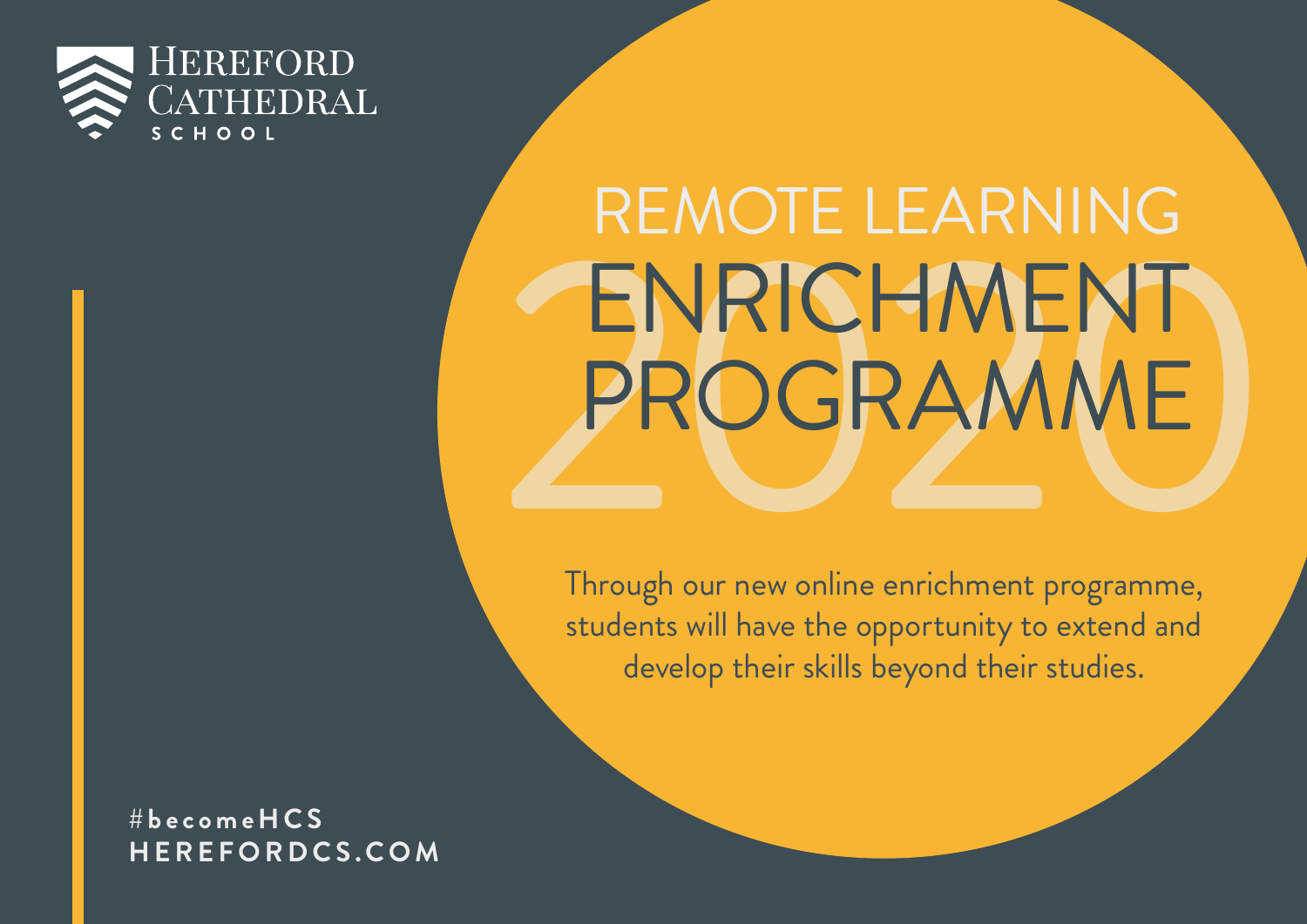# OUR ONLINE ENRICHMENT PROGRAMME

**Throughout the School, we believe in preparing our pupils for the future by providing a range of opportunities to gain new experiences, develop life skills and pursue different interests. In the current remote learning environment and with A-Level examinations not taking place this half term, we would like to offer our students the opportunity to take part in a bespoke Remote Learning Enrichment Programme.** 

#### WHEN WILL THE ENRICHMENT PROGRAMME TAKE PLACE?

The Enrichment Programme will run Monday to Friday from 1-19 June with timeslots throughout each day at 9.30am, 10.45am, midday, 1.30pm and 2.45pm. Most key speakers will present at midday on the published days (see 'Midday Meet-Ups' on the weekly schedules below).

#### HOW WILL THE SESSIONS BE RUN? The Enrichment sessions will be mostly online talks of between 30-40 minutes with the opportunity to ask questions of the guest speaker.

HOW WILL I ACCESS THE SESSIONS? Go to Microsoft Teams > Enrichment. You will need to find the appropriate channel for the session you are attending.

#### WHO ARE THE SESSIONS FOR? The sessions are intended primarily for our senior students (Years 11-13), but pupils from other years can join the Midday Meet-ups over lunchtime.

#### DO I HAVE TO ATTEND?

We hope you will! We understand that some of our Year 13s will have secured employment for this second half of term, but we have made every effort to construct a programme that will be of interest to you and that can be accessed at different times of the day to fit around your schedule. Many of the sessions will help prepare you for university and the world of work, so we urge you to review the weekly timetable and attend those which interest you most.

#### WHICH TOPICS WILL BE COVERED?

There will be a whole range of sessions which are designed to extend learning and develop skills in preparation for leaving school. Some will be of general interest, while others are specific to certain career paths. There will also be life skills sessions, such as budgeting and student cooking.

#### WHO WILL RUN THE SESSIONS?

A number of teaching staff will run enrichment sessions on their own areas of expertise or interest. Others will be run by industry professionals and Old Herefordians who will be offering their insight into certain career paths and post-school opportunities. Also included are some suggestions of interesting BBC Radio 4 programmes.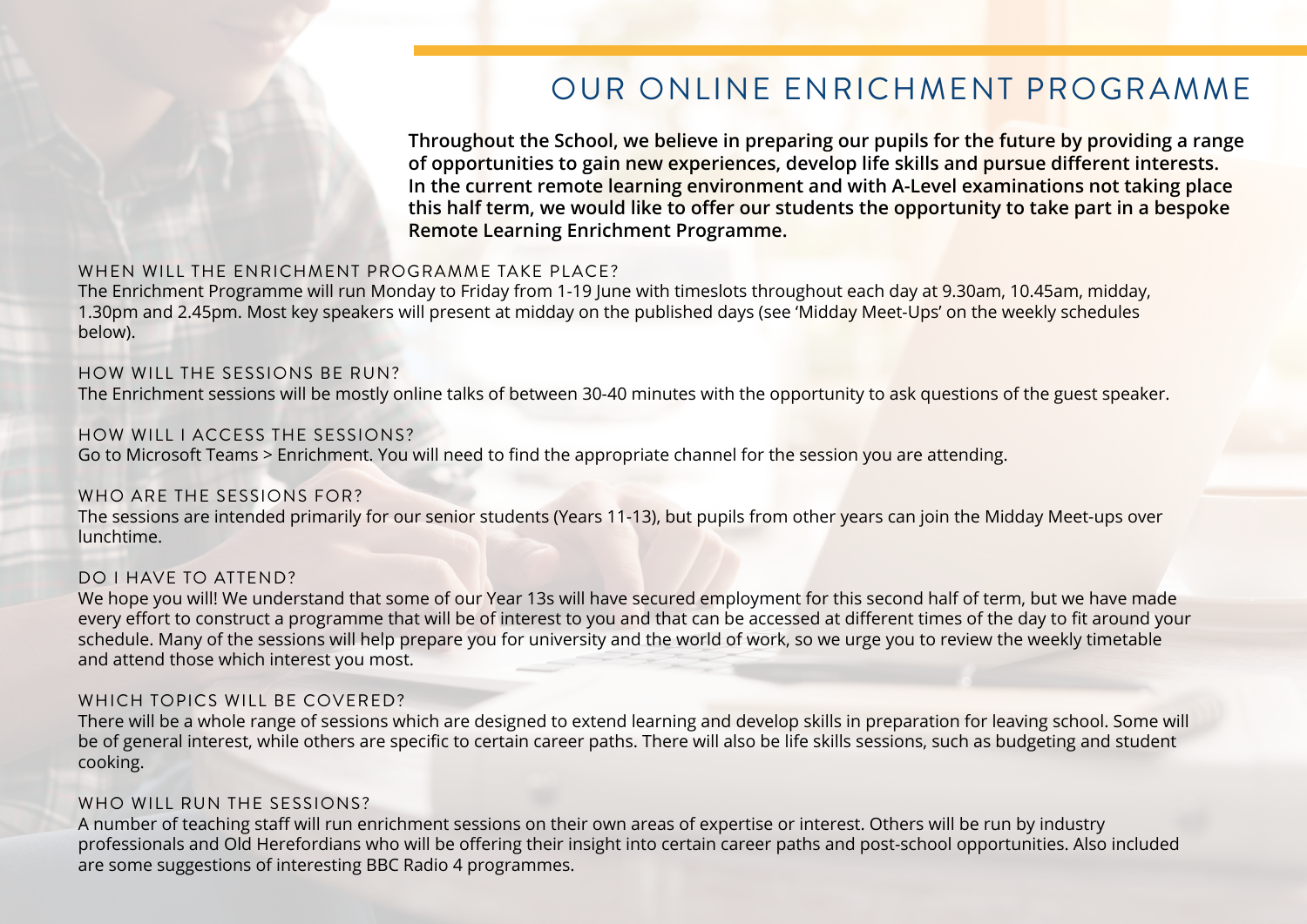| WEEK <sub>1</sub> | Lesson 1<br>9.30am                                                                                  | Lesson 2<br>10.45am                                                                                                                                                                                                   | <b>Midday Meet-Up</b><br>12.00pm                                                                                                                                         | Lesson 3<br>1.30 <sub>pm</sub>                                                                                                                                                                                           | Lesson 4<br>$2.45$ pm                                                                                                                                                                  |
|-------------------|-----------------------------------------------------------------------------------------------------|-----------------------------------------------------------------------------------------------------------------------------------------------------------------------------------------------------------------------|--------------------------------------------------------------------------------------------------------------------------------------------------------------------------|--------------------------------------------------------------------------------------------------------------------------------------------------------------------------------------------------------------------------|----------------------------------------------------------------------------------------------------------------------------------------------------------------------------------------|
| Mon 1 June        |                                                                                                     | <b>US Presidential</b><br>elections in a nutshell<br>(Mr Jackson)<br>Radio 4: The Spark<br>- Pragya Agarwal<br>on unconscious bias<br>$(11.00 - 11.30$ am)                                                            |                                                                                                                                                                          | Culture in Quarantine<br>- sharing the best<br>bits and what our<br>consumption means<br>for the future of how<br>we 'do' culture<br>(Miss Mallett)                                                                      | <b>Basic HTML Website</b><br>Design (Mr Phillips)<br>Radio 4: Two<br>Thousand Years of<br>Puzzling - Riddle-me-<br>ree, learn about the<br>origins of the riddle<br>$(2.45-3pm)$       |
| Tues 2 June       | Budgeting - tips on<br>how to manage your<br>money for student life<br>and beyond<br>(Mrs Pattison) | 'The Philosopher's<br>guide to happiness' -<br>Epicurus: 3 things we<br>need to be happy and<br>money isn't one of<br>them (Mr Scot)*                                                                                 | <b>KEY SPEAKER</b><br>Meet Lieutenant<br>General David Leakey<br>CMG CVO CBE:<br><b>Behind the Scenes</b><br>in the Palace of<br>Westminster, (Black<br>Rod 2011 - 2017) | Become a First Aid<br>Champion with The Red<br>Cross <u>here</u> and add this<br>to your CV                                                                                                                              | <b>Student Finance and</b><br>University Debt:<br>student finance from<br>the perspective of<br>someone who's been<br>there and is having<br>to face paying it back<br>(Mr Ballentyne) |
| Wed 3 June        | Using AppShed -<br>learning to create<br>your own app<br>(Mr Phillips)                              | Persuasive speech<br>writing - win over<br>the minds of your<br>audience like Boris,<br><b>Branson and Trump</b><br>$(Mr$ Carr)<br>Everything you need<br>to know about climate<br>change in 45 minutes<br>(Mr Terry) | What is an EPQ<br>and why is it for<br>you? For Year 11 - an<br>introduction to the<br><b>Extended Porject</b><br>Qualification (every<br>Wednesday in June)             | Back of the envelope<br>calculations (also<br>known as Fermi<br>estimations) - a vital<br>life skill which helps<br>to answer the classic<br>question 'how may<br>piano tuners are there<br>in Chicago?'<br>(Mr Hartley) | Radio 4: All in the<br>Mind - how children<br>think about maths and<br>about time (3.30-<br>4pm)                                                                                       |
| Thurs 4 June      | Anyone can do public<br>speaking $-$ if you<br>know how<br>(Mr Abbott)                              | Radio 4: Behind the<br>Scenes - Michael<br>Armitage, British<br>Kenyan Painter<br>$(11.30am-12.00pm)$                                                                                                                 | <b>KEY SPEAKER</b><br>Meet Paul Thorburn<br>(OH): former<br>international rugby<br>player for Wales<br>$(12.00 - 12.45pm)$                                               | Fancy working<br>overseas? Things to<br>think about before<br>taking the plunge<br>(Mr Higgins, Head<br>of International<br>Students)                                                                                    | Light Relief with Mr<br>Taylor-join up with<br>your peers to play<br>games and attempt<br>quizzes.                                                                                     |
| Fri 5 June        | Gain competence<br>using Microsoft Excel<br>(Mr Phillips)                                           | 60 minutes of<br>Art History - how<br>the invention of<br>photography changed<br>Art forever<br>(Miss Greenough)                                                                                                      | 12.15pm: Debating<br>Society 'This House<br>would make online<br>school permanent'                                                                                       |                                                                                                                                                                                                                          | <b>KEY SPEAKER</b><br>Road Safety and<br>Personal Safety with<br>Adrienne Jerram -<br>retired police sergeant                                                                          |

## WEEK 1. MONDAY 1 - FRIDAY 5 JUNE

#### **THIS WEEK'S KEY SPEAKERS:**

#### Lieutenant General David Leakey, CMG CVO

CBE is a former British military commander who served in the army for 39 years. He was Director General of the European Union Military Staff in the Council of the European Union, Brussels.

In this session, you will learn about the role of Black Rod in Parliament, as well as a good deal of the real goingson behind the scenes in the political and Parliamentary corridors.

Paul Thorburn (OH) is a former Neath RFC and international Wales rugby union player who played at full back and also featured in the Welsh international team. Thorburn was a prolific long distance goal kicker. He holds the record for the longest successful kick in an international test match.

Paul will be discussing leadership, management and the importance of soft skills. Sharing knowledge and experience as an elite sportsman, Tournament Director of RWC 1999, climbing Kilimanjaro and businessman.

Adrienne Jerram is a retired police sergeant. She completed 30 years of service, with 15 years in the Road Policing Unit and her last 4 years in the Road Death Unit for Hampshire and Thames Valley. Adrienne was the highest level advanced police driver and has trained a number of police forces all over the world including in Great Britain, Hong Kong and Turkey. Adrienne has particular expertise in road traffic investigations and drug driving and has also carried out investigations for the Home Office and Independent Police Commission.

Adrienne will be sharing her Road and Personal Safety experience and knowledge with us.

*\*For this session, you will need to register free with www.channel4.com.*

# **EXTENDING KNOWLEDGE:**

Develop your knowledge and skills in areas of interest.

**KEY:**

#### **LEARNING LIFE SKILLS:**

Learn to effectively handle issues and problems we commonly encounter in daily life.

#### **TAKING THE NEXT STEP:**

Learn crucial skills and gain knowledge to help you as you head towards university, Gap years and the world of work.

#### **AN EXTRA DOSE:**  Suggested reading and listening.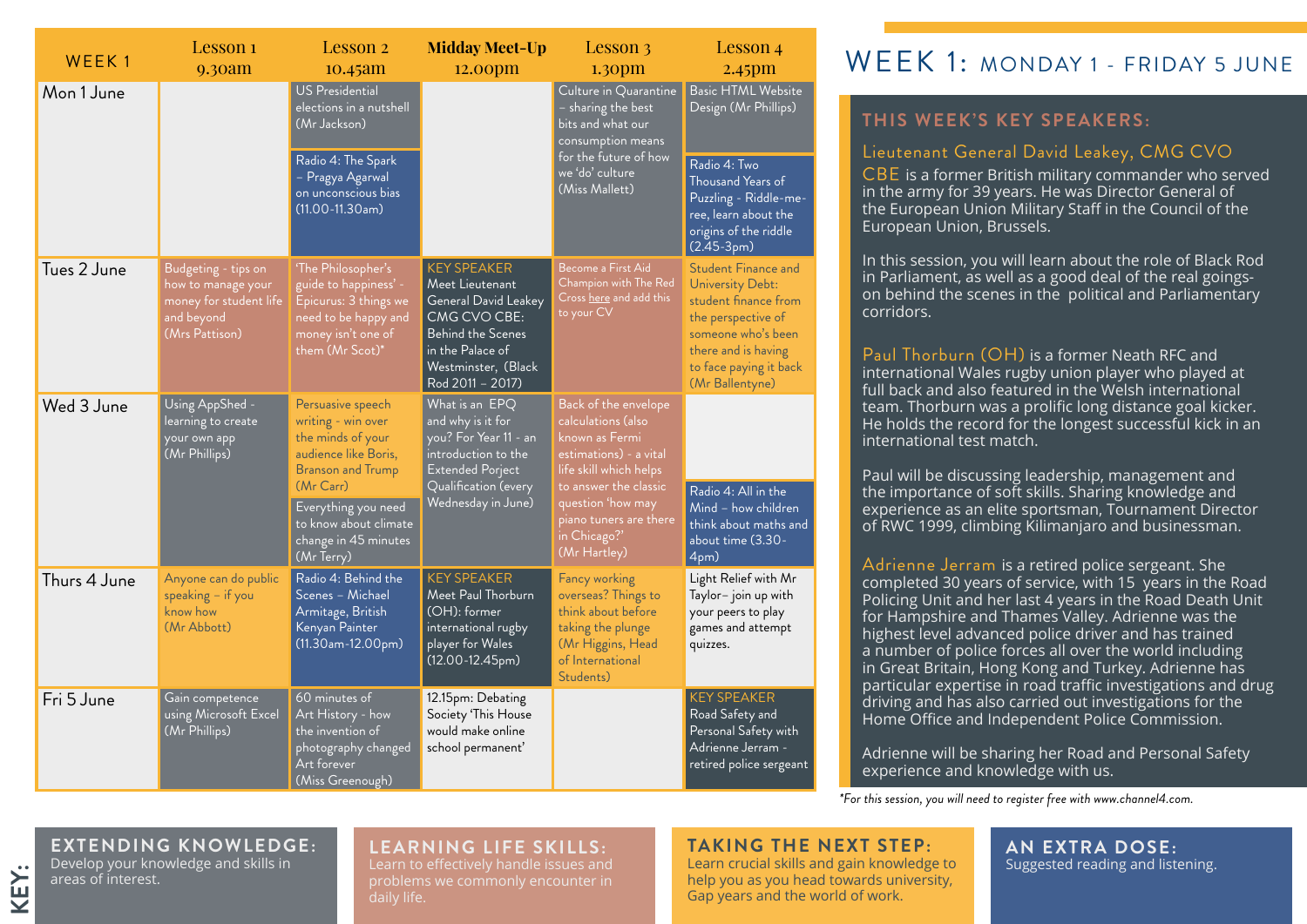## WFFK 2: MONDAY 8 - FRIDAY 12 JUN

#### **THIS WEEK'S KEY SPEAKERS:**

Katy Skerrett (OH) Barrister Katy Skerrett (OH), Senior Coroner for Gloucestershire talks about a career in law, which followed a degree in Geography. She gained First Class Honours at Oxford, was called to the Bar in 1999, and was appointed as Judge in 2007.

Katie Alcott MBE (OH) developed an interest in international issues, specifically access to drinking water, following a trip to India in 1997 when she contracted amoebic dysentery. She went on to found FRANK Water in 2005 based on the concept of selling water in the UK as a means of providing clean water in other countries. She will share with us her thoughts about the importance of making decisions through your early career.

Victoria Ward & Will Finn Victoria Ward, recruitment guru and former International Account Director, Grey Advertising, London, will be joined by Will Finn, former President of Johnson & Johnson, to present on understanding the difference between what you broadcast and how it is received. They will teach you the importance of learning to show your true character, how to stand out from the crowd in the right way, understanding that you are always in the spotlight, and so much more. This week they will cover Part 1. Please see nex week's schedule for Part 2.

Natalia Tena is an actress and musician. From busking in the London Underground, having learnt the accordian, to making her professional debut in the Hugh Grant film 'About a boy' in 2002, Natalia went to play Tonks in the Harry Potter film series and Osha in Game of Thrones. She joins us to talk about her acting career and what it takes to succeed.

*\*For this session, you will need to register free with www.channel4.com.*

**EXTENDING KNOWLEDGE:**  Develop your knowledge and skills in

areas of interest.

#### **LEARNING LIFE SKILLS:**

Learn to effectively handle issues and problems we commonly encounter in daily life.

#### **TAKING THE NEXT STEP:**

Learn crucial skills and gain knowledge to help you as you head towards university, Gap years and the world of work.

**AN EXTRA DOSE:**  Suggested reading and listening

| WEEK <sub>2</sub> | Lesson 1<br>9.30am                                                                                                                                                                             | Lesson 2<br>$10.45$ am                                                                                                                                                              | <b>Midday Meet-Up</b><br>12.00pm                                                                                                                                                                                                                | Lesson 3<br>1.30 <sub>pm</sub>                                                                                                                                                                                                                                                  | Lesson 4<br>$2.45$ pm                                                                                                                                                    |
|-------------------|------------------------------------------------------------------------------------------------------------------------------------------------------------------------------------------------|-------------------------------------------------------------------------------------------------------------------------------------------------------------------------------------|-------------------------------------------------------------------------------------------------------------------------------------------------------------------------------------------------------------------------------------------------|---------------------------------------------------------------------------------------------------------------------------------------------------------------------------------------------------------------------------------------------------------------------------------|--------------------------------------------------------------------------------------------------------------------------------------------------------------------------|
| Mon 8 June        | A Gap Year to<br>Remember: preparing<br>for travelling to Asia and<br>Australia, and working<br>at the Edinburgh Fringe<br><b>Festival (Former HCS</b><br>Head of School, Cristina<br>Higgins) | Using AppShed -<br>learning to create your<br>own app (Mr Phillips)                                                                                                                 | 12.15pm The ups and<br>downs of a teaching<br>career (Mrs Helen Wall)                                                                                                                                                                           | Culture in Quarantine -<br>sharing the best bits and<br>what our consumption<br>means for the future of<br>how we 'do' culture<br>(Miss Mallett)                                                                                                                                | Radio 4: Two Thousand<br>Years of Puzzling -<br>Recreational Maths!<br>$(2.45-3.00pm)$                                                                                   |
|                   |                                                                                                                                                                                                |                                                                                                                                                                                     |                                                                                                                                                                                                                                                 | Budgeting - tips on how<br>to manage your money<br>for student life and<br>beyond (Mrs Pattison)                                                                                                                                                                                |                                                                                                                                                                          |
| Tues 9 June       | <b>Basic HTML Website</b><br>Design (Mr Phillips)                                                                                                                                              | US Presidential elections<br>in a nutshell (Mr<br>Jackson)                                                                                                                          | <b>KEY SPEAKERS</b><br>Meet Katie Alcott<br>MBE (OH), founder<br>of FRANK Water, who<br>will be speaking about<br>decision-making in your<br>early career.                                                                                      | <b>KEY SPEAKER</b><br>Meet Barrister Katy<br>Skerrett (OH),<br>Senior Coroner for<br>Gloucestershire, as she<br>talks about a career in<br>law, following a degree in<br>Geography<br>60 minutes of Art<br>History - the impact of<br>the World Wars on Art<br>(Miss Greenough) | University life - what you<br>need to know<br>(Former HCS Head<br>of School and current<br>University of Bath<br>student, Cristina<br>Higgins)                           |
| Wed 10 June       | Fancy working overseas?<br>Things to think about<br>before taking the plunge<br>(Mr Higgins, Head of<br><b>International Students)</b>                                                         | Persuasive speech writing<br>- win over the minds of<br>your audience like Boris,<br><b>Branson and Trump</b><br>(Mr Carr)                                                          | <b>KEY SPEAKERS</b><br>Meet Victoria Ward<br>(Recruitment guru)<br>and Will Finn (former<br>President of Johnson<br>& Johnson) for 'A<br>Guide to Authentic<br>Communication for<br>Success' Part 1.<br>12.00-1.00pm Classics<br>Play Auditions | Everything you need<br>to know about climate<br>change in 45 minutes<br>(Mr Terry)                                                                                                                                                                                              | Double act Lewie and<br>Harvey Graham talk Gap<br>years and university life<br>Radio 4: All in the Mind<br>- Limits and potential of<br>the human mind (3.30-<br>4.00pm) |
| Thurs 11 June     | Can I afford to buy<br>a house? Mortgages<br>explained in 45 minutes<br>(Mr Hartley)                                                                                                           | CVs, Job Applications &<br>Interviews Part 1 - learn<br>to effectively make job<br>applications, Mr Jerram                                                                          | <b>KEY SPEAKER</b><br>Meet actress Natalia<br>Tena who played Tonks<br>in Harry Potter and also<br>Osha in the series 'Game<br>of Thrones'                                                                                                      | Tasty dishes served up on<br>a budget - cooking skills<br>for university #tastynosh<br>(Mr Abbott)                                                                                                                                                                              | Light Relief with Mr<br>Taylor-join up with your<br>peers to play games and<br>attempt quizzes.                                                                          |
| Fri 12 June       | Budgeting - tips on how<br>to manage your money<br>for student life and<br>beyond<br>(Mrs Pattison)                                                                                            | <b>Student Finance and</b><br>University Debt:<br>student finance from the<br>perspective of someone<br>who's been there and is<br>having to face paying it<br>back (Mr Ballentyne) | 12.20pm Year 13 Leavers'<br>Debate: This House<br>would remove the right<br>to strike for workers in<br>essential public services.                                                                                                              | "The Philosopher's<br>guide to happiness" -<br>Montaigne: why people<br>feel low self-esteem and<br>how to feel better about<br>ourselves (Mr Scot)*                                                                                                                            | Understanding leadership<br>- explore the different<br>styles of leadership<br>(Mr Jerram)                                                                               |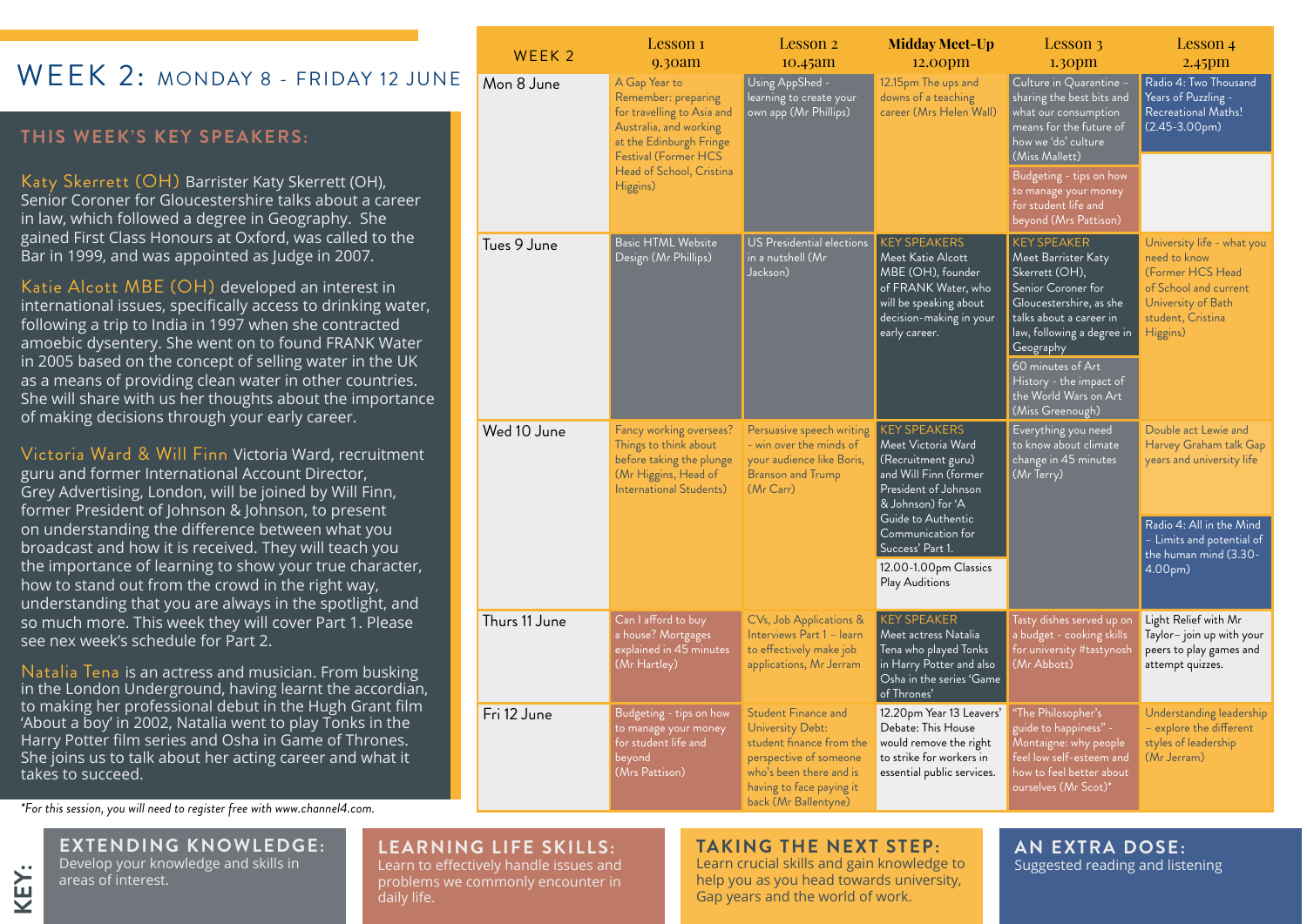| WEEK <sub>3</sub> | Lesson 1<br>9.30am                                                                                                                                            | Lesson 2<br>10.45am                                                                                                                                                           | <b>Midday Meet-Up</b><br>12.00 <sub>pm</sub>                                                                                                                                                                                                              | Lesson 3<br>1.30 <sub>pm</sub>                                                                                                                                                      | Lesson 4<br>$2.45$ pm                                                                                                                                                                                                                                                                                           |
|-------------------|---------------------------------------------------------------------------------------------------------------------------------------------------------------|-------------------------------------------------------------------------------------------------------------------------------------------------------------------------------|-----------------------------------------------------------------------------------------------------------------------------------------------------------------------------------------------------------------------------------------------------------|-------------------------------------------------------------------------------------------------------------------------------------------------------------------------------------|-----------------------------------------------------------------------------------------------------------------------------------------------------------------------------------------------------------------------------------------------------------------------------------------------------------------|
| Mon 15 June       |                                                                                                                                                               | University life - what you<br>need to know<br>(Former HCS Head<br>of School and current<br>University of Bath<br>student, Cristina Higgins)                                   |                                                                                                                                                                                                                                                           | Culture in Quarantine -<br>sharing the best bits and<br>what our consumption<br>means for the future of<br>how we 'do' culture<br>(Miss Mallett)                                    | A Gap Year to<br>Remember: preparing<br>for travelling to Asia and<br>Australia, and working<br>at the Edinburgh Fringe<br>Festival (Former HCS<br>Head of School, Cristina<br>Higgins)<br>Radio 4: Two thousand<br>years of puzzling - the rise<br>of the printed puzzle in<br>the 19th Century (2.45-<br>3pm) |
| Tues 16 June      | "The Philosopher's guide<br>to happiness" - Nietzsche:<br>why any worthwhile<br>achievements in life come<br>from overcoming hardship<br>(Mr Scot)*           | CVs, Job Applications &<br>Interviews Part 2 - learn<br>to effectively make job<br>applications, Mr Jerram                                                                    | <b>KEY SPEAKER</b><br>Meet Hugo Cohn (OH):<br>a talk about life at<br><b>McLaren</b>                                                                                                                                                                      | Gain competence using<br>Microsoft Excel<br>(Mr Phillips)                                                                                                                           | 60 minutes of Art<br>History - Art and<br>Consumerism (Miss<br>Greenough)                                                                                                                                                                                                                                       |
| Wed 17 June       | Everything you need<br>to know about climate<br>change in 45 minutes<br>(Mr Terry)                                                                            | Persuasive speech writing<br>- win over the minds of<br>your audience like Boris,<br>Branson and Trump (Mr<br>Carr                                                            | <b>KEY SPEAKERS</b><br>Meet Victoria Ward<br>(Recruitment guru)<br>and Will Finn (former<br>President of Johnson<br>& Johnson) for 'A<br>Guide to Authentic<br>Communication for<br>Success' Part 2.<br>12.00-1.00pm Classics<br>Play Rehearsal - The Way | <b>Student Finance and</b><br>University Debt:<br>student finance from the<br>perspective of someone<br>who's been there and is<br>having to face paying it<br>back (Mr Ballentyne) | Tasty dishes served up on<br>a budget - cooking skills<br>for university #tastynosh<br>(Mr Abbott)                                                                                                                                                                                                              |
| Thurs 18 June     | <b>KEY SPEAKER</b><br>Reducing the carbon<br>footprint in Antarctica<br>with Clare Fothergill from<br>the British Antarctic<br>Survey                         | Radio 4 Behind the<br>Scenes: discover what is<br>post-minimalist music<br>with Max Richter who<br>last year passed 1 billion<br>streams for his music<br>$(11.30am-12.00pm)$ | Forwards<br><b>KEY SPEAKER</b><br><b>Meet Harrison Probert</b><br>(OH) who will be giving<br>an overview of a trading<br>role at an investment<br>bank, how commodity<br>markets function and how<br>to pursue a career in the<br>financial sector.       | US Presidential elections<br>in a nutshell (Mr Jackson)                                                                                                                             | <b>KEY SPEAKER</b><br>Reducing the carbon<br>footprint in Antarctica<br>with Clare Fothergill from<br>the British Antarctic<br>Survey<br>Light Relief with Mr<br>Taylor- join up with your<br>peers to play games and<br>attempt quizzes.                                                                       |
| Fri 19 June       | What is the R value? An<br>overview of exponential<br>growth, the reproduction<br>number and what this<br>has meant for your life in<br>lockdown (Mr Hartley) | Radio 4: Life, Uncertainty<br>& VAR - how should we<br>cope with uncertainty<br>$(11.00 - 11.30$ am)                                                                          | <b>KEY SPEAKER</b><br>Meet Jessica Barker<br>(OH) as she discusses A<br>Career in Architecture                                                                                                                                                            | Double act Lewie and<br>Harvey Graham talk Gap<br>years and university life                                                                                                         | Understanding leadership<br>- explore the different<br>styles of leadership<br>(Mr Jerram)                                                                                                                                                                                                                      |

## WEEK 3: MONDAY 15 - FRIDAY 19 JUNE

#### **THIS WEEK'S KEY SPEAKERS:**

Clare Fothergill is Project Manager for the Antarctic **KEY SPEAKERS:** Infrastructure Modernisation Programme which is a Lieutenant General David Leakey, CMG CVO CBE footprint on the continent. She will be speaking about Lieutenant General Arundell David David David David David David David David David David David David David David D reducing the carbon footprint in Anatarctica. 10-year investment programme focussing across all Antarctic stations, in an effort to reduce the carbon

Jessica Barker (OH) won the Blackler Prize for Art in the European Union Military Staff in the Council of the 1997, her final year at HCS. Having gained a First Class erser, ner man year at HCS. Having gamed a First Class.<br>degree in Architecture, Jessica worked on projects such as the Nativest Tower and Centre Point in London, and<br>also 'Forest Mews', three highly original mews houses diso Forest Mews, three highly original mews house:<br>in Leader Shamill be telling we the welch have sure su in London. She will be talking us through her journey in<br>Architecture Architecture. as the NatWest Tower and Centre Point in London, and

five years, including as lead engineer for all camera systems (parking cameras and mirror replacement) and alternative driver displays across the whole McLaren vehicle range. He will tell us all about life at McLaren and the company's involvement in producing NHS ventilators the company of montenent in processing this ventucle<br>during the pandemic. Hugo Cohn (OH) has worked for McLaren for over

#### **Instrument Media O. Will Fine See Meet 2 covered.>** Victoria Ward & Will Finn See Week 2.

Harrison Probert (OH) After leaving HCS, Harrison undertook his degree at Durham University. Now as Vice-President of Macquarie Group, Harrison talks about Investment Banking and his job as a Commodities Trader.

*\*For this session, you will need to register free with www.channel4.com.*

### **EXTENDING KNOWLEDGE:**

Develop your knowledge and skills in areas of interest.

**KEY:**

#### **LEARNING LIFE SKILLS:**

Learn to effectively handle issues and problems we commonly encounter in daily life.

#### **TAKING THE NEXT STEP:**

Learn crucial skills and gain knowledge to help you as you head towards university, Gap years and the world of work.

#### **AN EXTRA DOSE:**  Suggested reading and listening.